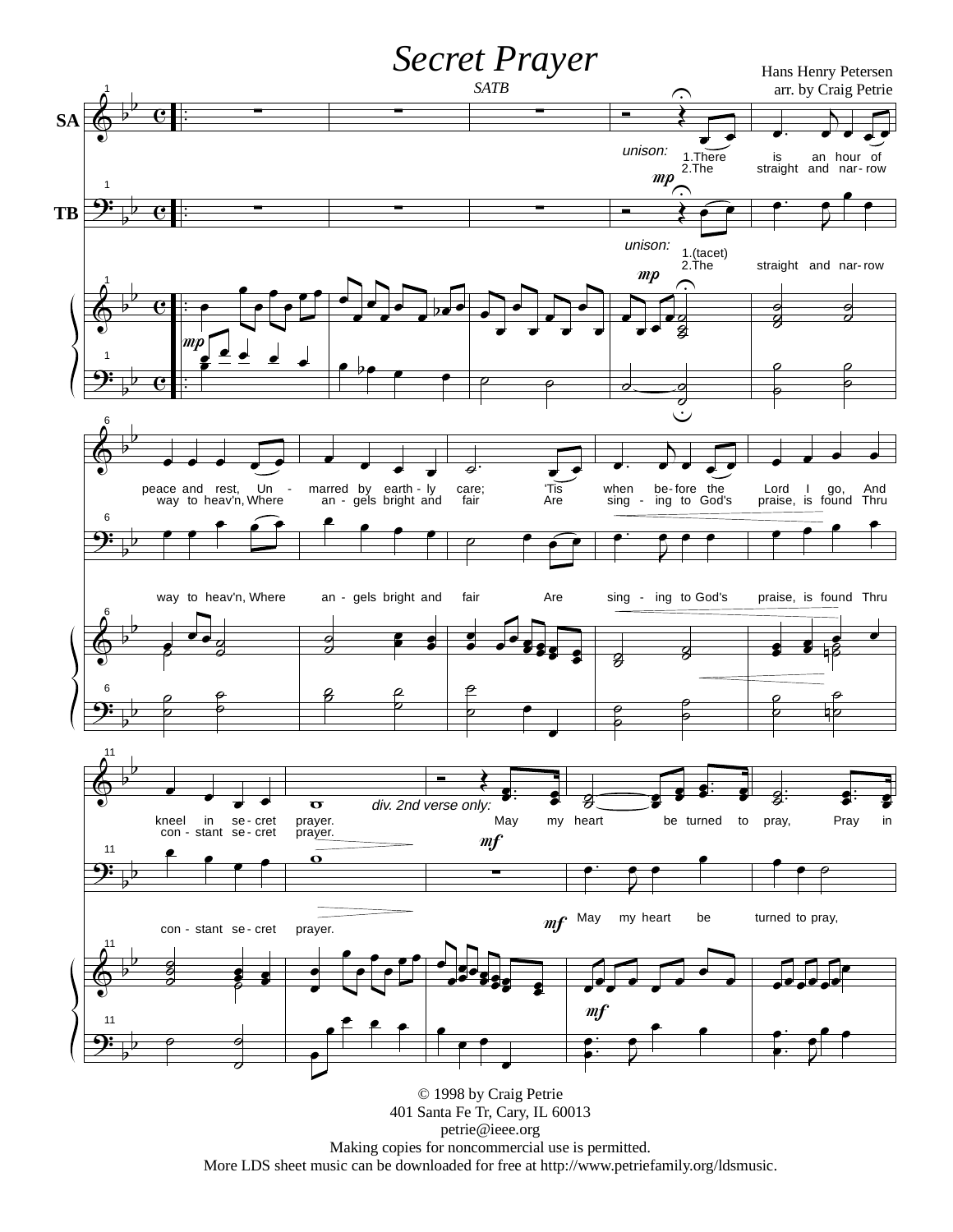





Secret Prayer, 2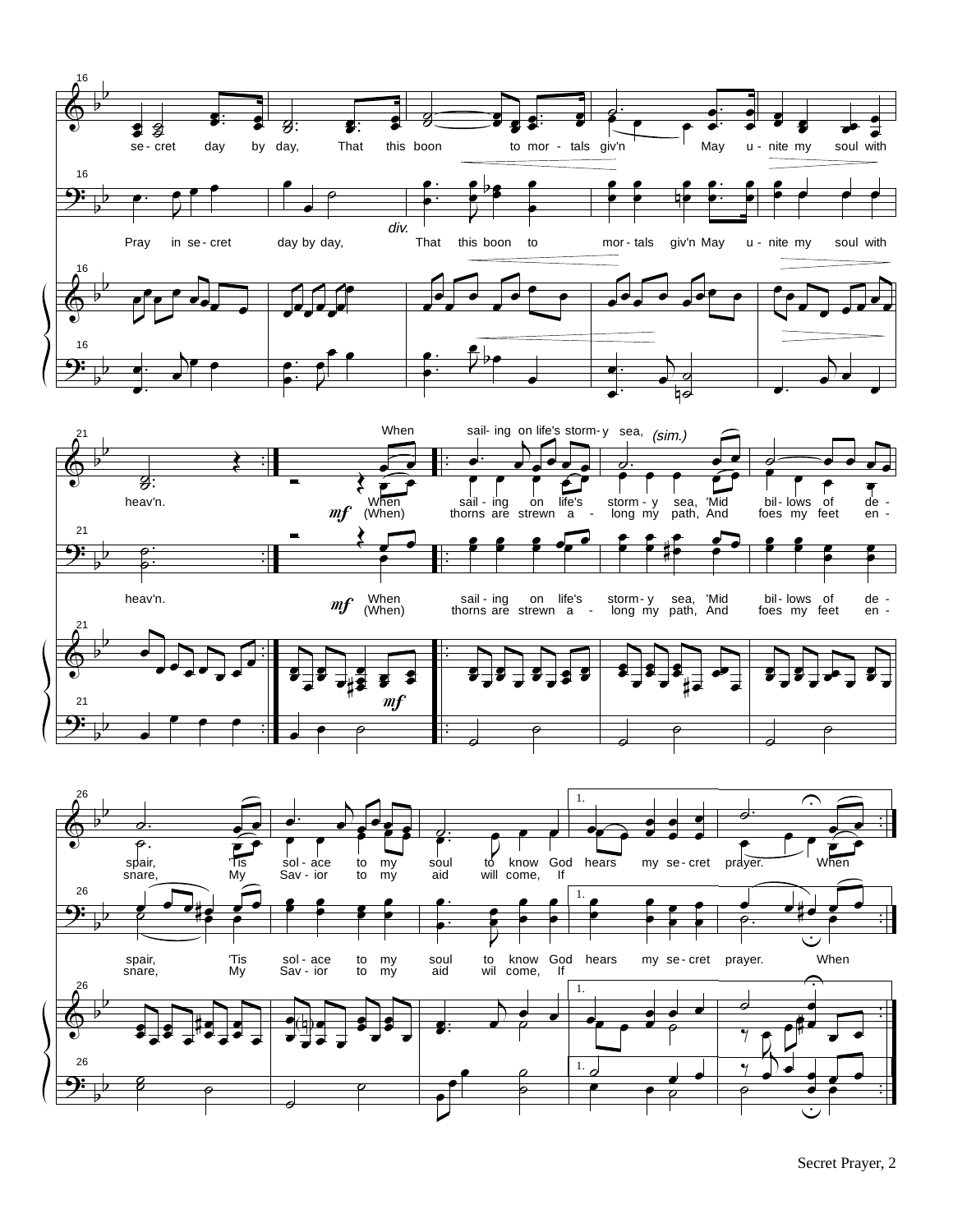